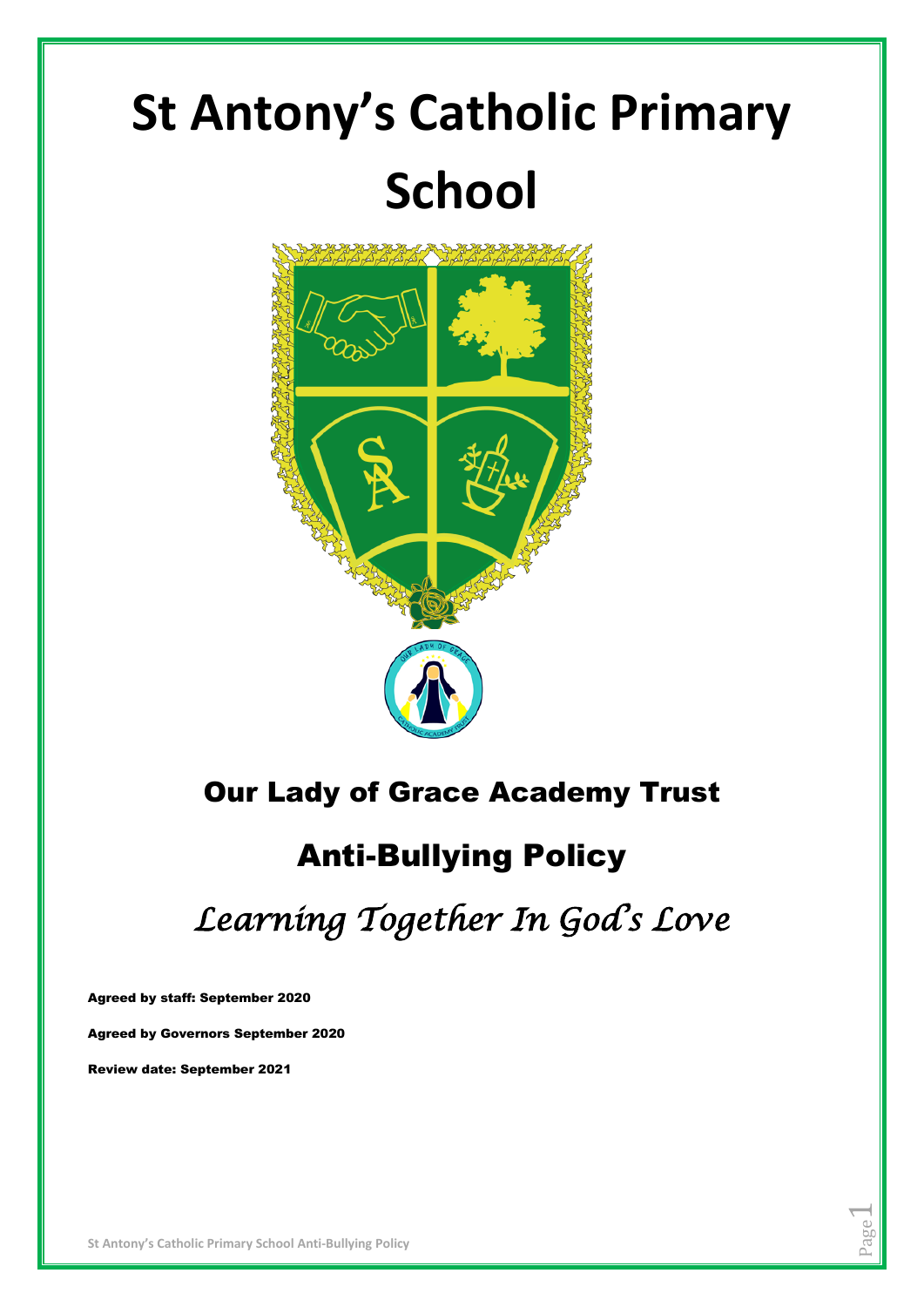# St. Antony's Catholic Primary School Anti-bullying Policy

## **Our Mission Statement**



**At St. Antony's Catholic School we celebrate our special talents as children of God:**

**We try to be like Jesus and always keep him in our hearts.**

**We work together in our homes, school and parish to share our gifts and learn together.**

**We understand that we are all different and we respect each other.**

**We look after our world so that we may share it together in peace.**

**St Antony's Catholic Primary School is part of the multi-cultural London Borough of Newham. We value our Christian ethos and therefore respect the Cultures and Faiths of all our stakeholders as we aim to promote harmony**.

#### Aims of this Policy

- **We aim to create an ethos in St. Antony's Catholic Primary School where it is a basic right of all children to receive their education free from the humiliation which comes as a result of bulling. We also accept that it is the basic right of all staff and stakeholders to be free from bullying of any kind within the school.**
- **To provide a Christian environment in which we promote the spiritual, moral, social, cultural and intellectual development of all stakeholders of the school community**
- **To inspire all members of the school community to develop a love of learning and a desire to achieve to their full potential in an environment that promotes this positively.**
- **To actively encourage all stakeholders to be sensitive to the needs of themselves and others at all times –treating others the way they would like to be treated.**
- **To enable bullying to be dealt with and managed in a fair and equal manner throughout the school.**
- **To monitor and promote equality of opportunity among all stakeholders.**
- **To enable bullying to be dealt with and managed in a fair and equal manner throughout the school.**
- **To inform staff, parents, pupils and governors of the set procedures in place for dealing with bullying throughout the school.**
- **To allow a whole school approach to tackling bullying in order for effective teaching and learning to take place.**

Page  $\mathrel{\sim}$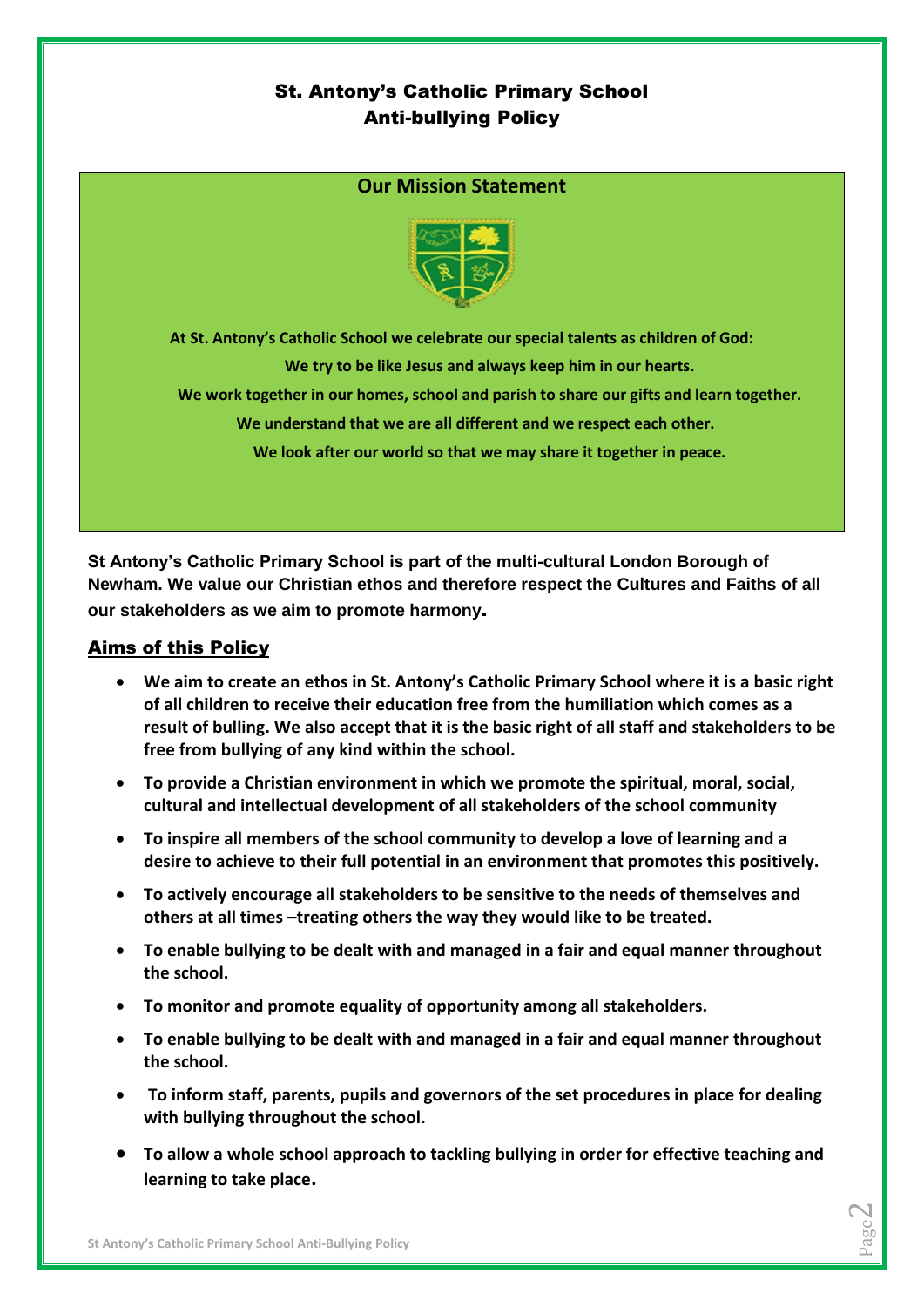# Rationale

**This policy is written in the recognition that both children and adults can be made to feel unhappy and distraught because of the experience of bullying. It is also unacceptable for children or adults who are bullies to behave in opposition to school policy and protocols. Those who engage in bullying will be made to understand that bullying is a mode of behaviour that runs counter to our school's Catholic Ethos, morals and principles and is not only damaging and detrimental to the victim but also to the perpetrator of the bullying themselves. The Governors, Senior Leadership and staff at St Antony's Catholic Primary School will always endeavour to take an approach to bullying that enables all stakeholders to feel safe at school and will continually work with all stakeholders, inclusive of parents, children and staff in partnership to establish behaviours, attitudes and approaches which promote fairness, equality and harmony.** 

**The aim of the school is to help the 'bully' (whether child, parent or staff) to change his/her behaviour so that they fall in line with school expectations; as well as to assist them with learning to apply appropriate ways to socialise with others- learning how to consult and converse instead of confront and insult. The school will also act, making their best endeavours to reassure anyone who is a "victim" of bullying to be able to understand that they have no reason to feel fearful as they have the right to report these matters to be dealt with in line with the schools procedures and protocols. The school intends that every pupil, member of staff and stakeholder should come to school able to get on with the business of learning and workingbeing confident in the fact that the school supports his/her own right to being and feeling safe.**

# Defining Bullying

**Bullying can be defined as inappropriate behaviour (overt or covert) that is relentless and unwarranted that causes another individual to feel unsafe and vulnerable. The school does not consider bullying to be an isolated incident, a difference of opinion or perception or a falling out.**

**Bullying is usually considered to be:** 

- **Deliberately hurtful/harmful in intent**
- **Repeated - targeting the same individual often over a period of time**
- **Actions that leave the receiver feeling unhappy/unsafe**

 **Intentional and unintentional and can result in the victim as well as the perpetrator engaging in actions that they would not normally do (particularly in cases where either are being influenced by others).** 

 **In the form of graffiti/notes/written or spoken communications, offensive noises and gestures, aggressive posturing and offensive language.** 

**It is important to note that** bullying can also at times be perceived **on occasions when routine and innocent words or actions are misread or misinterpreted by the hearer/receiver.** 

# There are four main types of bullying

 **Direct Verbal bullying which** may include **persistent** name-calling, unpleasant comments about ethnic origin, nationality, colour/race, disability, sexual orientation or derogatory comments about family members. It may also include making/spreading derogatory remarks about the person or things associated with the person and racist comments.

> Page 2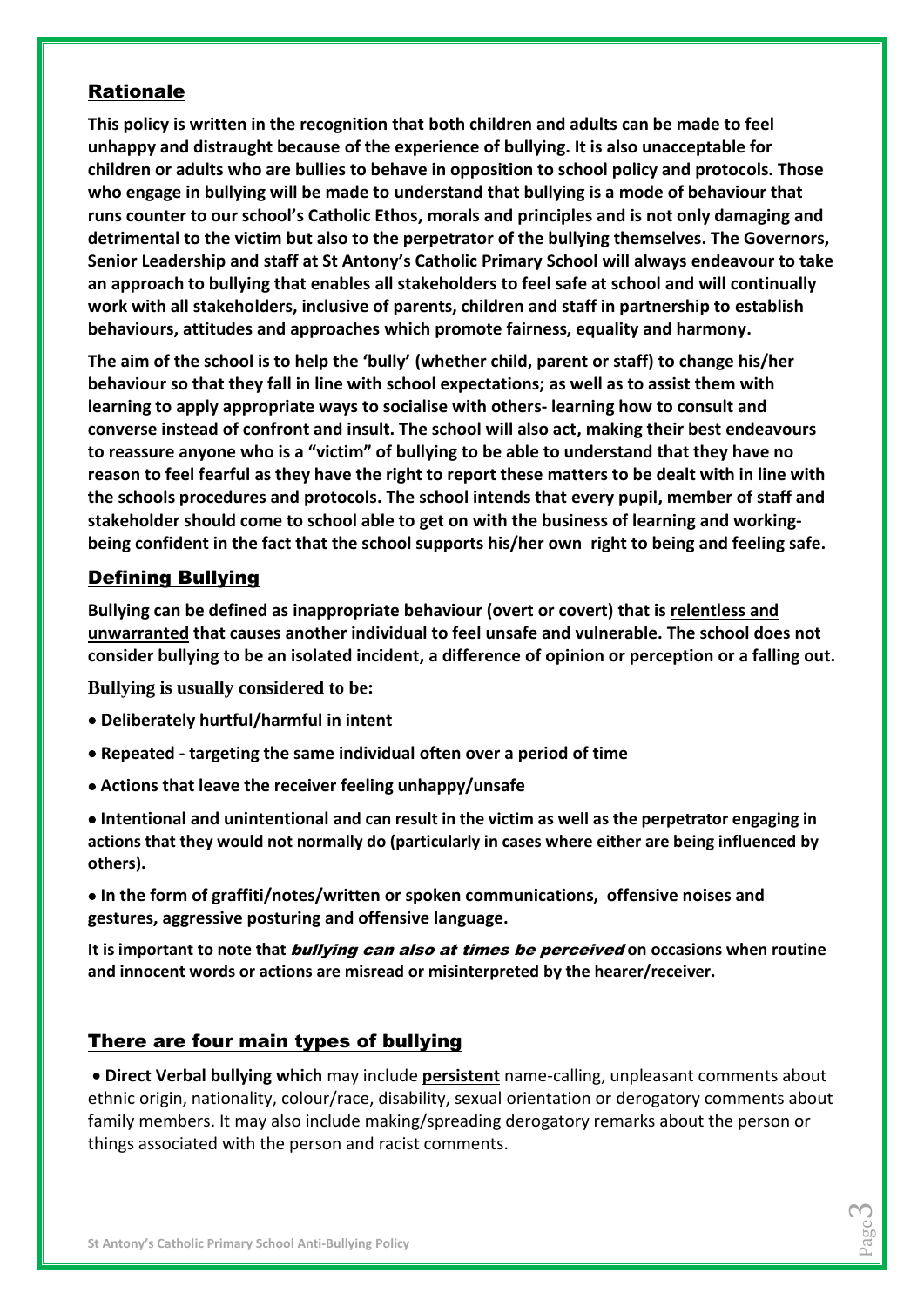**Indirect verbal** is the **persistent** intimidation and harassment, through the application of pressure from members of a group against an individual so that he/she feels uneasy or unsafe. This predicates itself in such actions as spreading rumours about an individual to their peers and colleagues and therefore socially and strategically excluding them.

 **Physical bullying** which may range from **relentless and repeated** physical attacks on the person to just persistent gentle uninvited taps and touches. Derogatory comments about the person's weight, looks or appearance. It can also include physical damage to the victim's property.

 **Emotional bullying** can include **persistently** excluding the victim consistently in terms of deliberate avoidance and exclusion from working with and participating within peer groups (relating to adult or children's groups). It can include the persistent putting down of someone in front of others to make that person feel less worthy elevating the perpetrator to a position of dominance/power. Any range of deliberate and persistent unfriendly gestures/ words and behaviours.

 **On line bullying** is the **repeated and relentless** use of information and communication technologies to support deliberate, repeated, and hostile behaviour by an individual or group that is intended to harm another individual or group.

# Reasons for Bullying

Research has shown that there are proven reasons why children, young people or adults bully others and these are:

- The bully feels insecure about their own self-esteem, self-image and self-worth and transfers this on to others in the form of bullying
- The bully feels threatened, stressed or anxious and lashes out at others as a way of 'defending' their own insecurities ('best form of defence is attack')
- The bully feels a sense of entitlement and is very narcissistic by nature and is so in tuned with their own circumstances they become oblivious and insensitive to other people's feelings and circumstances
- The bully has been the victim of bullying and acts in retaliation towards others

# Most Bullying (whether by adults or children) surrounds:

• Race, religion or culture

.

- People who are physically, emotionally and socially different
- People's appearance or obvious health conditions (deformities, disabilities or obesity)
- People's Status (eg. position, popularity, social groups, knowledge, achievements) as well as

Page 4

- People's home, personal and financial circumstances
- Sexual orientation, lifestyle choices

## **Many children (depending on age/ability) who bully others sometimes**

- Are not aware they are doing something wrong.
- Are copying/modelling other family members or friends
- Not in possession of positive skills and qualities for making and retaining friends.
- Succumb to peer pressure where friends encourage them to bully others.
- Are going through a difficult time and are acting out

## **Certain children may be targeted by bullies because:**

They struggle to form close friendships at school-are loners/shy/eccentric.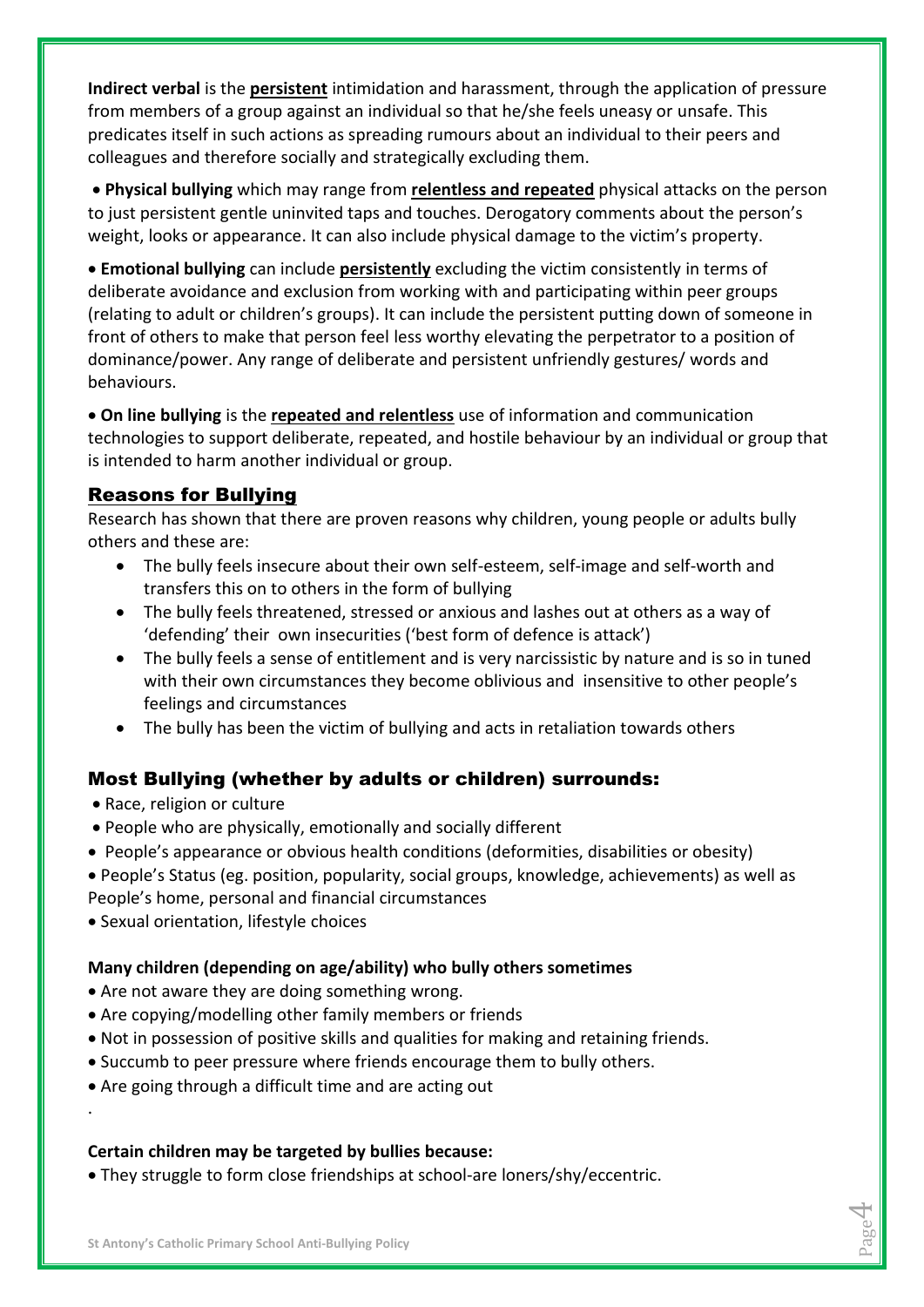- They lack confidence and are insecure-have low self-esteem
- They are different in some respect (have very high/low ability are SEND)
- They have poor social skills -intrude or are a nuisance to others.
- Show off, own expensive items (clothes, shoes, trainers, bags etc) which they bring to school.
- They behave aggressively or often tease and provoke others to retaliate.

# Bullying in relation to our Catholic Ethos

#### **Christ calls upon all of us to-**

#### *'Love your neighbour as you love yourself' (Mark 12: 31-32).*

#### **As people we are all made in the image of God-**

#### *'God created human beings, making them to be like himself.' (Genesis 1: 27-28).*

It is by these words that we have a duty to respect one another as people of God and acknowledge that that bullying has no place within a Catholic School. The bullying of an individual prevents the school achieving its mission statement fully unless it is dealt with in an effective Christian manner where the cause of the victim is dealt with completely and sympathetically giving due consideration to all the facts.

# Preventing Bullying through the Curriculum

Issues of bullying are exposed and worked on through the curriculum. There is a particular focus to deal with issues of bullying in RE,SMSC, Citizenship and consistently through whole school and class assemblies.

In RE we teach the children to respect and love all of God's creation and to value every person. We learn to understand that all people are unique and different and that these differences are to be valued and understood. Through RE we learn to Recognise, Respect, Relate, Remember and Rejoice in each of our own and each other's characters, lives and wellbeing.

In SMSC/I AM OK and Citizenship issues relating to learning about bullying are covered by the topics of citizenship, relationships, emotional health and safety. The School Council/Prefects and Jr Leaders may also cover it when looking at creating a more positive school environment.

In Assemblies bullying can be covered as a theme through RE/SMSC or I AM OK drama using scripture stories aimed at tackling different scenarios where bullying may arise.

# Strategies to Prevent Bullying

#### **Procedures to deal with bullying:**

- Bullying should be dealt with sympathetically and effectively without causing further distress to those affected.
- Children are encouraged to report any bullying incident immediately, whether the action has happened to themselves or to another child or to a member of staff.
- All members of staff will ensure that reports of bullying are investigated so that all the facts may be ascertained in order to derive a fair outcome based on the evidence presented. Very serious acts of bullying are to be recorded and the incident reported to relevant members of SLT/Phase leaders.

Page LO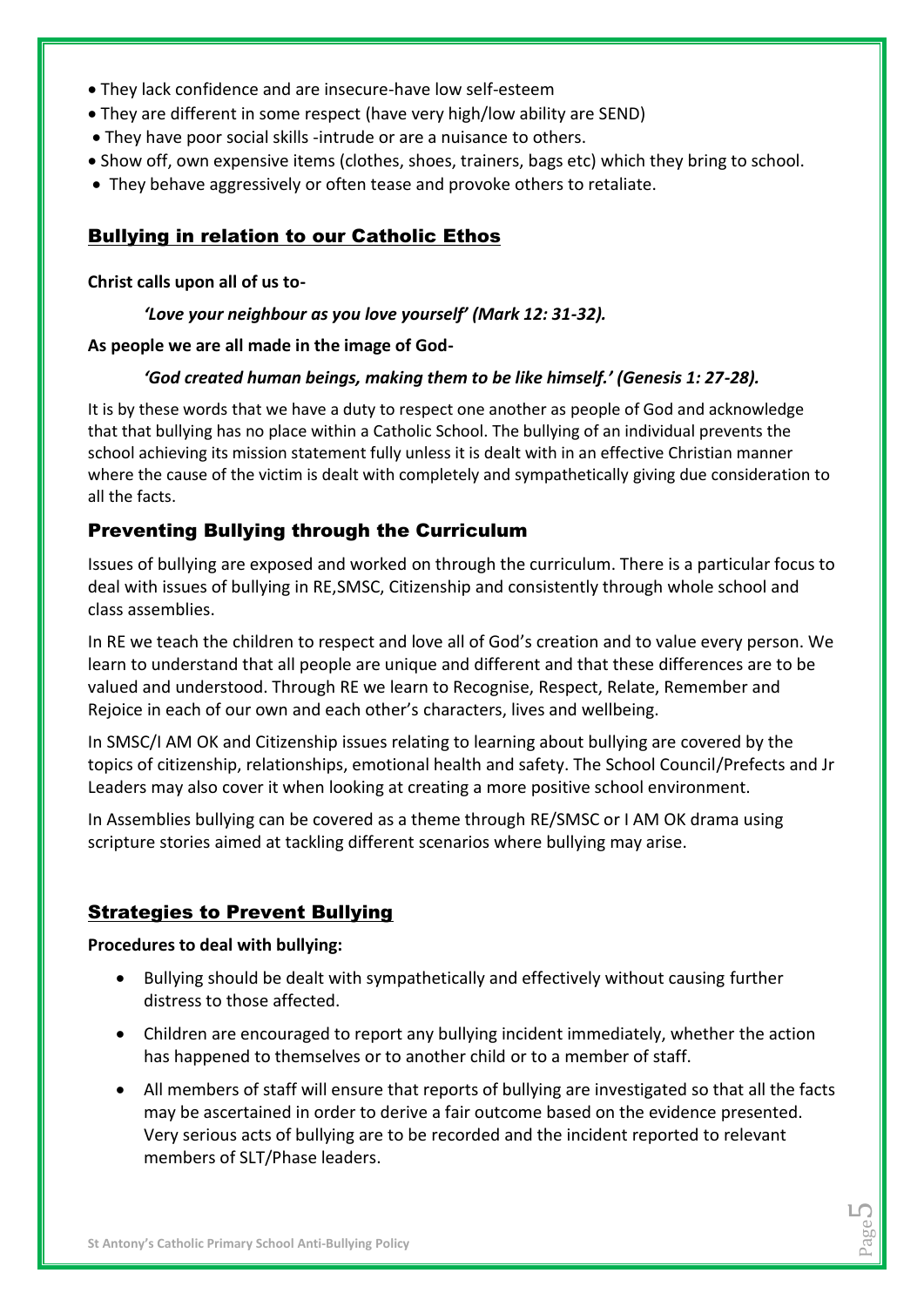- The Phase Leaders or SLT will fully investigate any allegations of bullying brought to their attention by staff, parents or children as a first line of action, taking steps in line with the school's Complaints policy, Behaviour Policy where this applies or in line with the Staff Code of Conduct.
- For more persistent and serious bullying a written report needs to be submitted to the Head Teacher, in order for the situation to be monitored and taken further if necessary.
- Incidents of proven bullying shall be reported to the Head Teacher who will then make a determination as to the appropriate action to take after considering all the facts involved and in line with school protocols and procedures.
- In the case of bullying among the children of the school both the perpetrators and victim's parents will be kept informed of the matter and any sanctions or other consequences that have been applied.
- In the case of bullying among staff the matter will be dealt with in line with the relevant school policy or protocol this could see the application of the school's complaints policy, Grievance or Disciplinary Policy as applies or is appropriate.

The schools main stance in all cases of proven bullying is to eradicate the practice of such action within the school by using and applying mediation, conversation and consultation as well as support in terms of supplying relevant agencies to give counselling/advice and therapy where needed.

# Eliminating Bullying

The pupils who carry out the bullying will be provided with additional support to eliminate the anti-social behaviours which underpin this kind of behaviour. This will take place through counselling, support from School Therapist, Circle time, Anger Management strategies, Pastoral Programme and for children in need of such intervention- implementing Behaviour Books and Behaviour Mentoring Programmes.

Those adults in need on either side of the bullying experience may also be supported through Mentoring and Counselling as needed/appropriate.

# Children who present with challenging behaviour

We have to acknowledge that as a school we have children with extremely challenging needs such as:

- Behavioural
- Emotional
- Learning
- Physical
- Social

Children whose behaviours presents a high level of risk and challenges the safety of not only themselves but other stakeholders in the school as a whole will need to be monitored and managed very strictly in accordance with DfE stipulations outlined in the school's behaviour policy which

> Page  $\circ$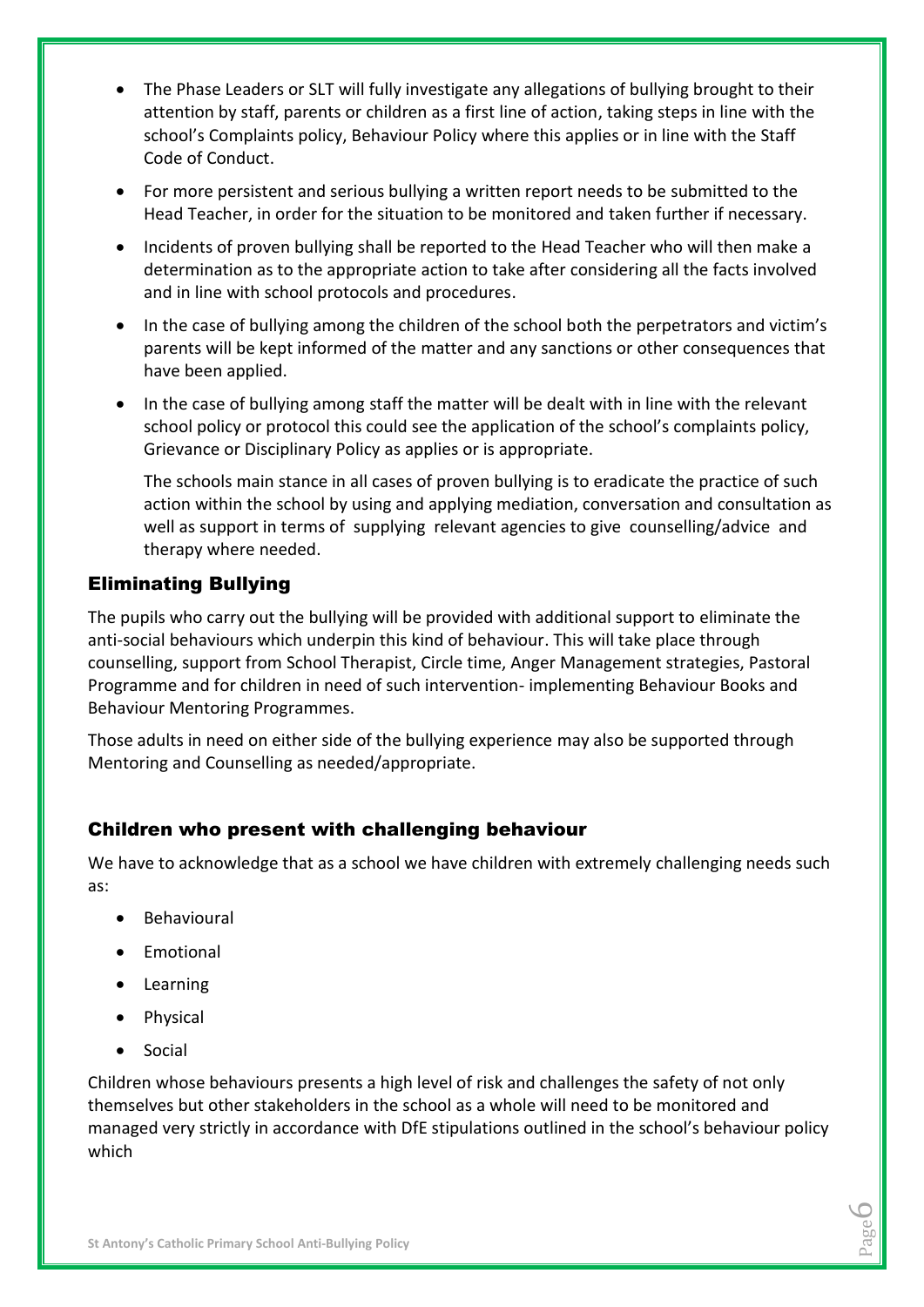**Acknowledges the school's legal duties under the Equality Act 2010, in respect of safeguarding all pupils inclusive of those with Special Educational Needs and Disabilities (SEND). The sanctions for inappropriate behaviours are listed below in accordance with the Department for Education's Guidance for all Head Teachers and School Staff**

[https://assets.publishing.service.gov.uk/government/uploads/system/uploads/attachment\\_data/file/4](https://assets.publishing.service.gov.uk/government/uploads/system/uploads/attachment_data/file/488034/Behaviour_and_Discipline_in_Schools_a) 88034/Behaviour\_and\_Discipline\_in\_Schools

#### **This document states that :**

**Teachers have the power to correct and discipline pupils for misbehaviour which occurs in school and, in some circumstances, outside of school.** 

- **The power to discipline applies to all staff such as Head Teachers, SLT, CTs, HLTAs, Specialists and Teaching Assistants of the school with responsibility for pupils.**
- **Head Teachers, Trustees and Governing Bodies must ensure they have a strong behaviour policy to support staff with managing behaviours such as bullying using and applying appropriate rewards and sanctions as listed below in accordance with the DFE's Behaviour and Discipline in Schools' Document –Page 8 as well as the School's Behaviour Policy.**

Children who present with challenging behaviours inclusive of bullying of any form can prevent effective teaching and learning from progressing on a daily basis. They can also be disruptive and cause breakdown in relationships within any given classroom. They may also directly or indirectly affect the health and safety of other children and staff and themselves e.g. calling staff and children nasty names and being oppositional, defiant and disruptive when being corrected.

Actions will be taken on the part of the school to ensure that children presenting with challenging behaviours in the form of bullying or otherwise will be removed from the situation which poses possible harm to self or others and be given support by the SENCO or Behaviour mentor with appropriate action provided in line with the Behaviour, SEND and Inclusion policy.

The health and safety of all children will always take precedent when making any decision about appropriate action.

**Staff who present with behaviours (inclusive of bullying) which are not in line with the school's Ethos will have the relevant school policies and procedures applied as needed in the specified circumstances.**

# The Role of Parents

Parents are stakeholders of the school who work in close partnership with staff at all levels to ensure that the school is a safe and happy place for all the children in attendance. Parents all sign a *Home School Agreement* to honour this collaboration in cooperation with the school. Therefore, parents who are concerned that their child night be being bullied, or who suspect that

their child may be the perpetrator of bullying, should contact the Class Teacher, Phase Leader or the Head Teacher (in that order) immediately so that the matter can be addressed.

Parents have a responsibility to support the schools anti-bullying policy and to actively encourage their child/children to be a positive and compliant members of the school community.

# Systems of Support in Place to Aid with Address Bullying

- Class Circle time discussions (RE/SMSC/I AM OK sessions)
- Anger Management Sessions (with Behaviour/Learning Mentors, SENCO, School Therapist)
- Self Esteem/ Nurture Groups with the school Therapist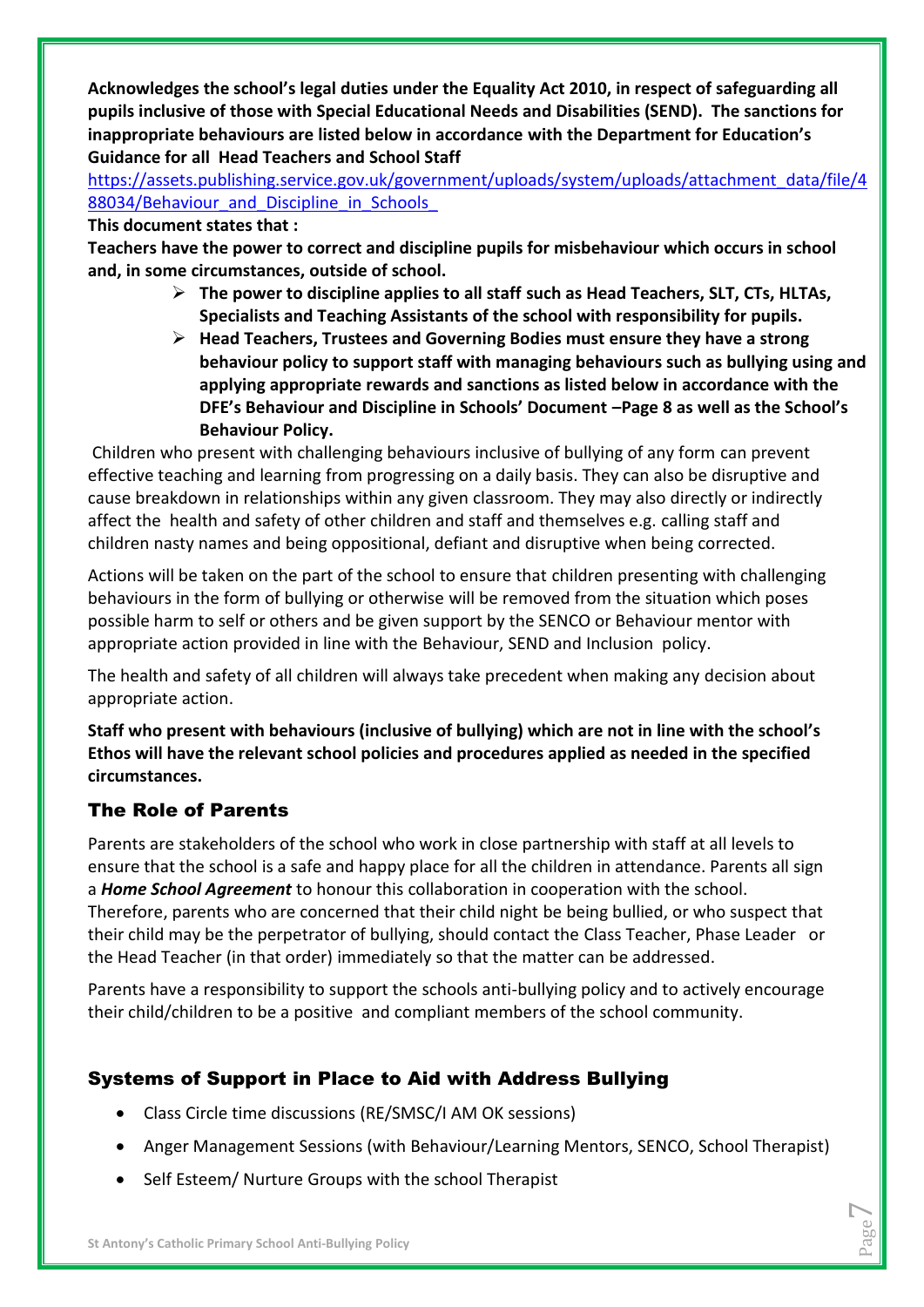- Behaviour Support Development Advisory Team and CAHMS -LBN
- PSCHE/SEAL (Social and Emotional Aspects of Learning) programme
- Early Help/ Head Start/Triple P(PPP)....LBN
- Brentwood Catholic Children's Society (BCCS)
- Pastoral support from Parish Priest /Parish Sisters
- Self-esteem building (SENCO, Behaviour/Learning Mentor)
- Social Group/Nurture Group for building inter-personal skills (SENCO, Behaviour/ Learning Mentor, School Drama Therapist)

#### **If Bullying Re-occurs**

All incidents and allegations will be explored with a view to resolve amicably. Proven bullying incidents will be investigated, and facts surrounding the incident recorded. Meetings will be arranged between the pupils of staff involved and the relevant investigators/mediators which may include Teachers, Behaviour/ Learning Mentor, SENCo, Members of SLT and where necessary the Head Teacher. Where matters have been escalated for children their parents will be involved to work out strategies to address the issues highlighted. Meetings may also be arranged with the parents on both sides of the issue to inform them of how the school may given eeded additional support and put appropriate strategies in place going forward.

#### **If there is no improvement**:

Children who continue to bully may be given the following sanctions, in line with the school behaviour policy.

- Exclusion from the playground at playtimes and lunchtime.
- Removed from class and placed within a different one.
- Withdrawal of privileges such as trips or representing the school.
- Temporary school exclusion internally or externally
- Permanent exclusion.

Some incidences may need to be reported to other agencies such as Social Services or the police. Parents will always be advised of any actions warranted to this end.

> Page  $\infty$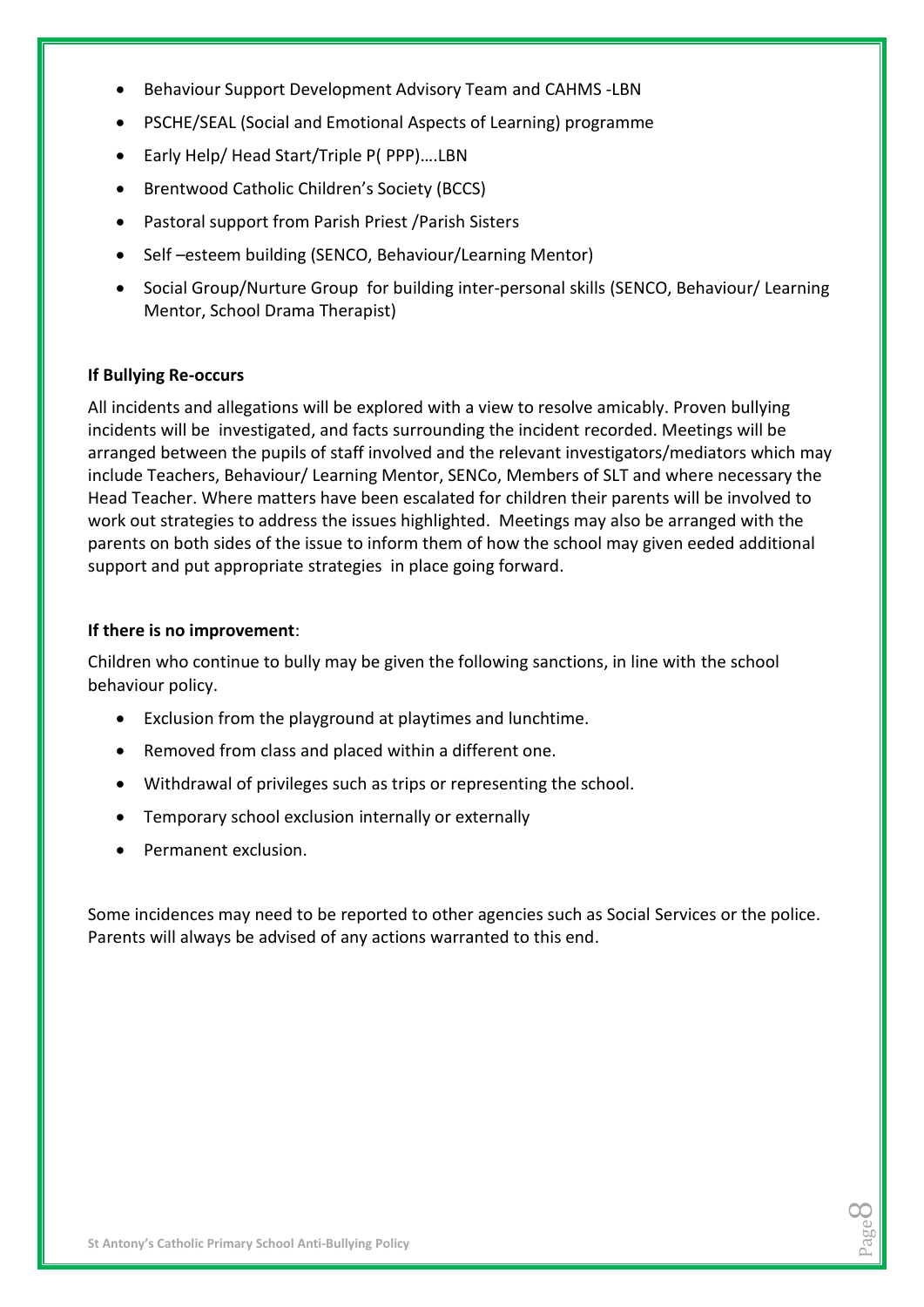Page  $\bigcirc$ 

# Anti-Bullying Policy Information for Parents

**Christ calls upon all of us to –**

## *"Love your neighbour as you love yourself***" (Mark 12:31-32) "***God created human beings, making them to be like himself***" (Genesis 1:27-28)**

We believe at St. Antony's Catholic Primary School that it is the basic right of all children to receive their education free from any kind of bullying, both within and outside of the school.

#### **What is Bullying?**

Bullying is a sustained application of pressure that can come in the form of verbal, physical or emotional abuse which may be applied by one or a group of individuals upon another person.

- Verbal bullying may include name-calling, making derogatory remarks about the person or things associated with the person or making racist comments.
- Physical bullying can range from physical attacks to the person to just **persistent** gentle uninvited taps and touches. It can also include physical damage to the victim's property.
- Emotional bullying can include the **consistent** unfair and unwarranted exclusion of the individual from working and playing within peer groups without good reason. It can include the persistent putting down of someone to make that person feel less well about themself and the perpetrator feels dominant and powerful.

Bullying can be intentional and unintentional. Bullying can result in both the victim and the perpetrator doing things they would not normally do. Bullying can also come in the form of graffiti/ notes, messages or cyber abuse, offensive noises and gesturing, aggressive posturing and offensive language usage.

#### **Procedures to deal with bullying**

Bullying should be dealt with appropriately and effectively without causing further distress to the victim.

Children are to be encouraged to report any bullying incident, whether focused on themselves or towards another child or towards a member of staff.

All members of staff will ensure that the incidents are investigated, either by them or through their line manager/Phase Leader to ascertain all the facts before any action is taken or sanctions put in place as sometimes bullying may be perceived and not a reality.

Incidents of proven bullying shall be recorded by the school, and action taken in line with the school's behaviour policy, either by the class teacher or by the Phase Leader and referred to the Head Teacher if deemed necessary.

If bullying is found to be occurring then it must be dealt with in line with the school's Behaviour Policy in terms of pupils and the relevant policy/procedure in terms of staff as the sanctions to be applied are clearly defined.

#### **What will happen to people who bully?**

- 1. The perpetrators maybe required to **make an apology** to the victim if and where appropriate.
- 2. Both the perpetrators and victim's parents will be informed of the bullying incident in serious cases involving children and any sanctions or other consequences shared with parents.
- 3. For staff relevant policies/procedures will be applied as appropriate to the incident.
- 4. They may be excluded from the playground at playtimes and lunchtime where appropriate.
- 5. They may be removed from class and placed within a different class, year group or phase.
- 6. They may be withdrawn from privileges such as trips or representing the school in any competition.
- 7. A Temporary school exclusion may be applied internally (in school) or externally (at home etc.)
- 8. In very serious cases where serious harm has been done or flagrant breaches made-Permanent Exclusion will be applied and relevant external agencies informed e.g. social services, police.